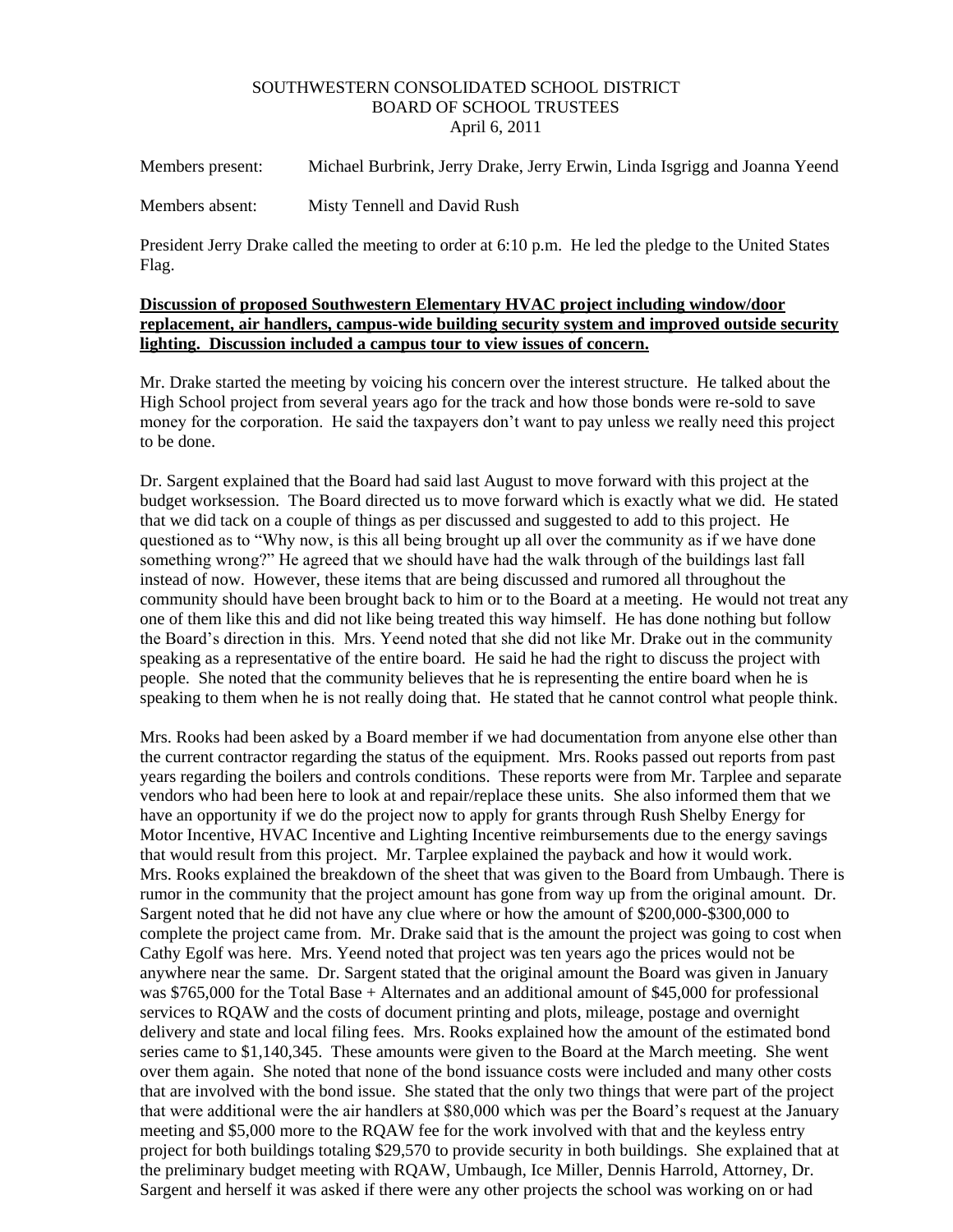coming up in the near future. The keyless entry project was the only thing at that time that could be thought of. It was suggested to add this to the debt project in order to protect our Capital Projects Funds. Jane Herndon, Attorney for Ice Miller explained the reasoning for this.

Mrs. Rooks asked Mrs. Maurer to please explain why updating/repairing and adding additional lights to the elementary building are necessary. Mrs. Maurer explained that on this past Monday we had a power outage on campus that started around 11:05 a.m. and lasted almost two hours. During this time we had only one small light working in the cafeteria area and the room was completely black. There were students in the room trying to eat lunch. The cooks also had to prepare part of the alternate meal in the dark. The boy's restrooms also were without any emergency lighting. The students handled themselves very well but this is an issue that needs to be addressed. Mr. Tarplee explained that the powerful lights were mostly the original ones and he planned to replace them. He also explained that the new light fixtures that they are planning to install also have an emergency light feature in some of them. These items are in the estimated amount for the base bid work to be completed by the school.

Following discussion, Mr. Tarplee led everyone through a walk through of the building. He started with an explanation of the control system which is a 1994 system and explained that this system is dying. The next area was the boiler room. The boilers are currently operating at 72% efficiency however they are over 40 years old. Scott Latimer explained that due to the age of the boilers they are reaching the end of their life use. If we choose to not replace them now and have to do so in an emergency situation we are going to be in a very bad situation. He noted that our buildings and equipment have been exceptionally well maintained. If stated if we replaced these boilers with more efficient boilers then we will see a payback. He noted the control system is shot and the staff is currently manually controlling it. Mr. Erwin asked what all would be replaced and Mr. Latimer explained. Ms. Herndon asked what would be the life expectancy on new boilers. He stated 30 more years. The next areas looked at were the air handlers and tunnels. Mr. Tarplee explained that the control system is reset daily and they keep deferring back to 1978, 1990 or 1994. He did show where one of the units that had been reset earlier that day had already deferred back to 1990. He then took everyone to one of the classrooms to show the window leakage problems.

Dr. Sargent then explained the vestibule door that is in the alternate bid and the need for these both as a security issue and also for efficiency purposes when the doors are open in the morning and afternoons. Terry Lancer also explained how this works and how the placement of this door frame would allow for future updates to the office area. Dr. Sargent noted that the keyless entry portion of this project is for security purposes. He stated that he still has severe concerns for the safety of our students and staff here. He mentioned the recent Martinsville student shooting situation and noted that this could also happen here. He highly recommends that they do this portion of the project.

Following the walk through Curt Pletcher, Umbaugh explained the interest breakdown and how the calculations worked. He also provided them with the information as to how low the project would have to be in order to have no tax impact at all. That amount including all fees, project costs would be somewhere near \$665,000 total. Mrs. Herndon asked Mr. Lancer if that was even possible to do with the base bid and the additional costs. He said not unless the quotes came in way under bid estimates. Mrs. Herndon explained that due to the legal requirements from the General Assembly they have to present the highest maximum interest. They cannot go over this amount. The amount presented is about a point higher than it is right now and it could come down. We will not know until the bonds are sold for sure what this amount will be. She explained that the costs of borrowing are the same no matter what amount the project will be and that is why the suggestions were made to add anything now to the bond issue.

Following discussion, Mr. Burbrink noted that he would like to see air conditioning in the cafeteria for these employees and students. A question was asked if we could negotiate the bids. Ms. Herndon explained how that process would work. Re-bidding would not be an option if we wanted the job completed on the time schedule we are currently looking at. Mrs. Yeend asked if the drain around the foundation would clear the water in the tunnel. Mr. Latimer explained that FEMA had suggested doing this as a minimum to help with that issue.